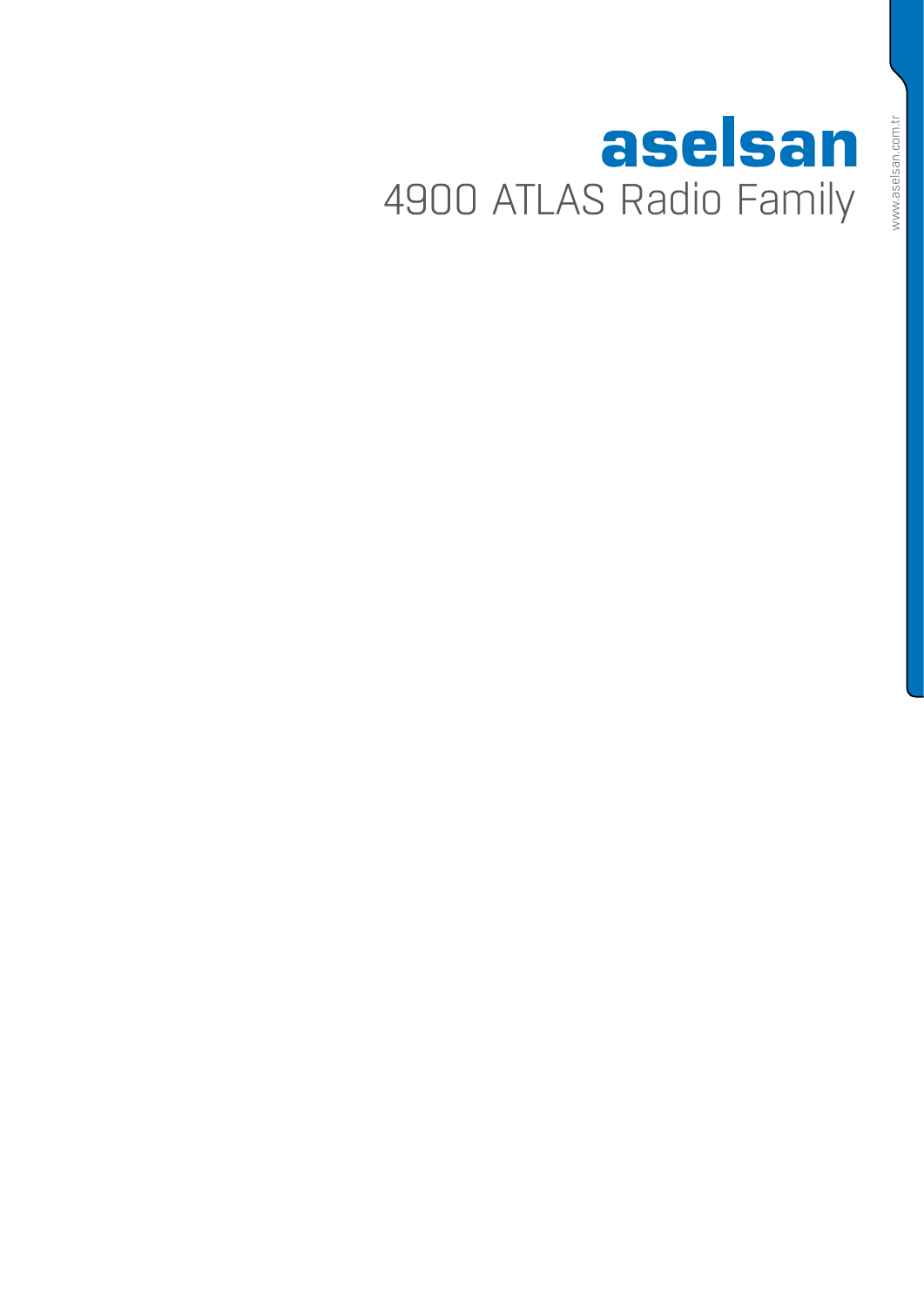# ATLAS RADIOFAMILY



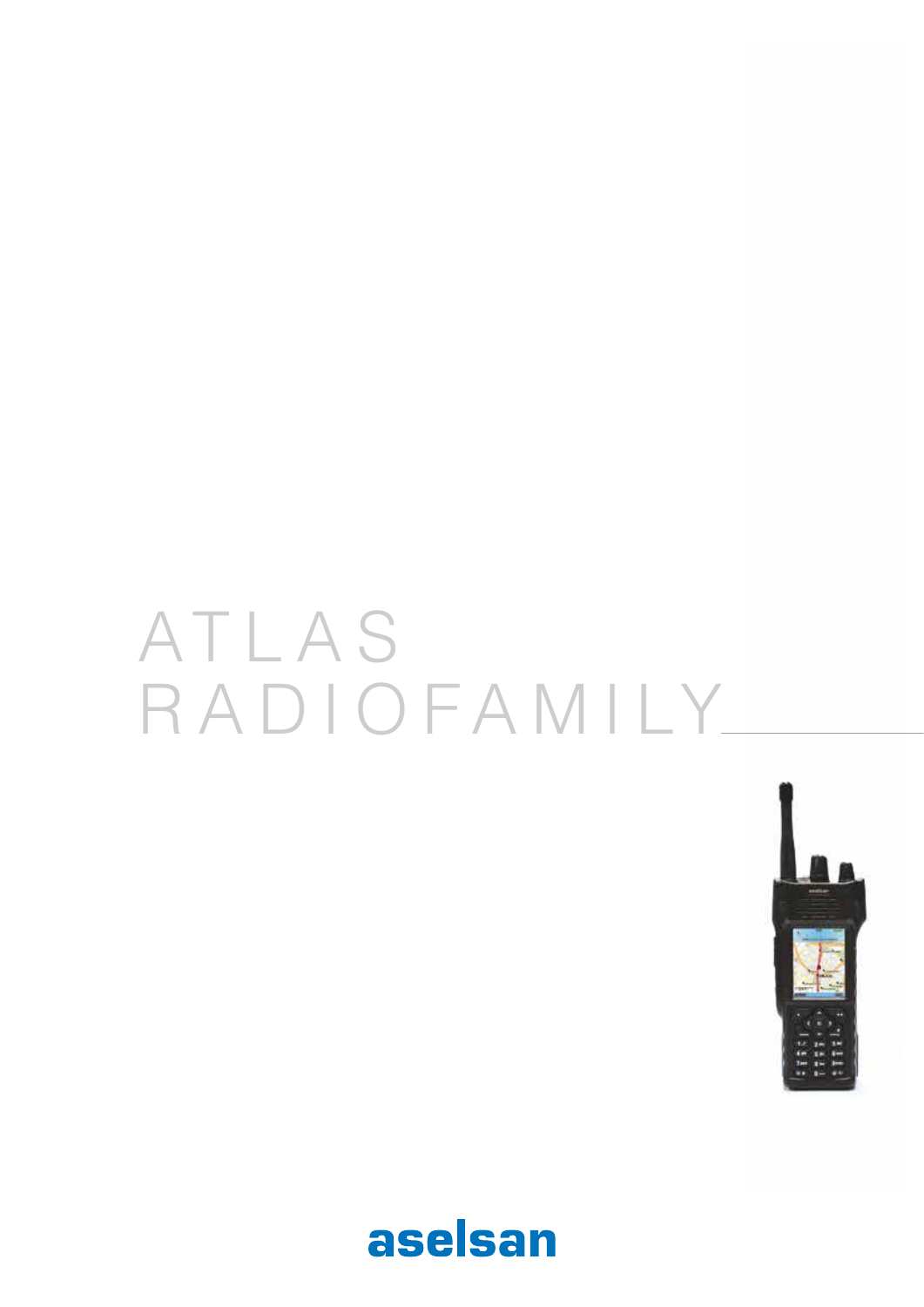

| PORTABLE   MOBILE | <b>DESKTOP</b> |
|-------------------|----------------|
|                   |                |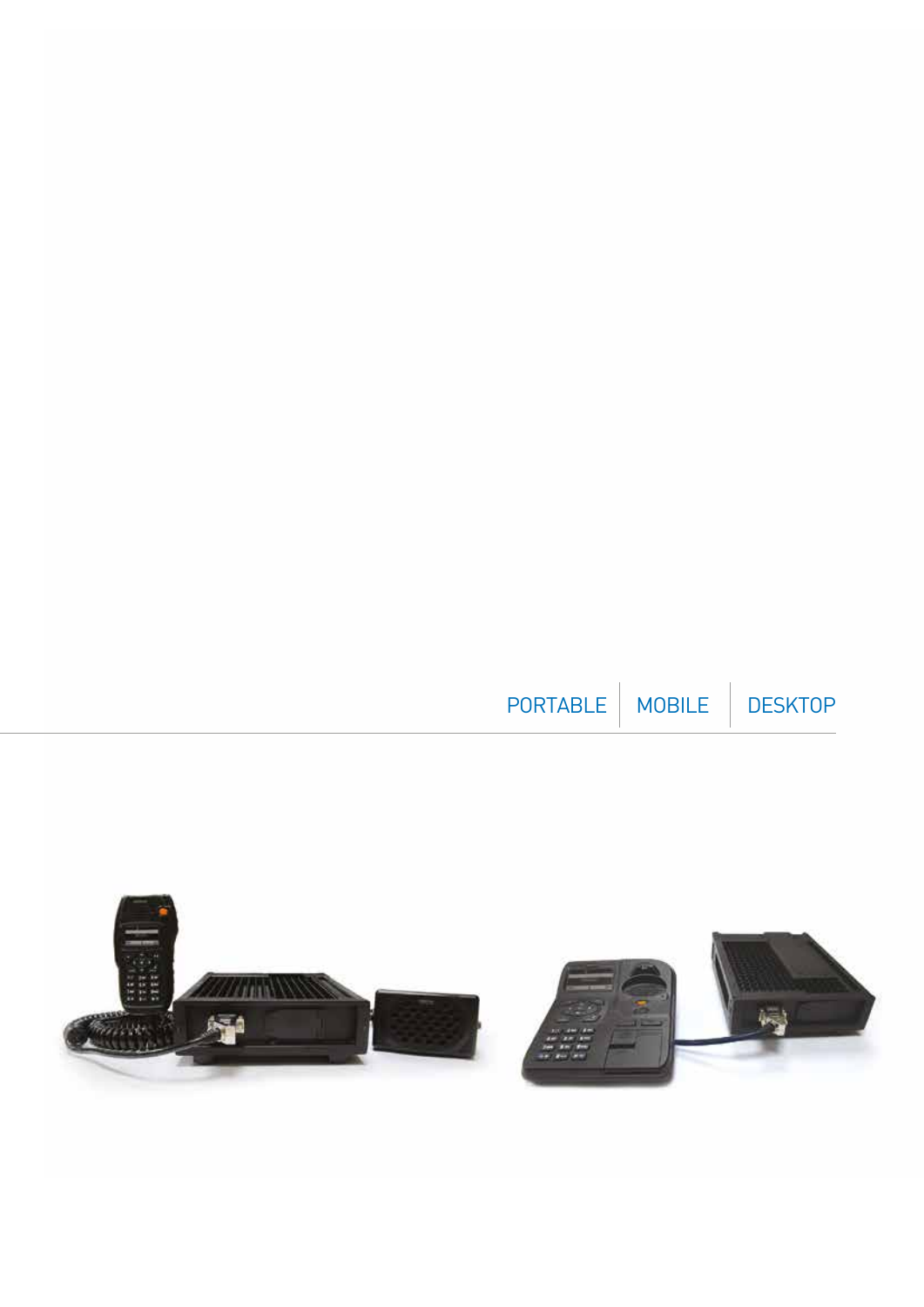# Atlas Portable Radio

# The world's first radio having an integrated map application

With its various user-friendly applications, ergonomic structure and resistance to tough environmental conditions, the 4900 Atlas Portable Radio makes a difference in the world of radios. It has proved its innovative style with the awards given.

# Map Application Features

- • Vector and raster maps
- • Instant speed and direction
- Route identification (navigation)
- Blue Force Tracking

# **Functionality**

- • VHF/UHF dual-band operation
- • Multi-system structure
- • Supported protocols
- SK2 protocol developed by ASELSAN
- P25 conventional
- P25 trunk
- P25 direct mode
- • Communication in digital and analog channels
- Software encryption or hardware encryption
- File transfer through USB connector
- • Support for different languages

#### Device Architecture

- • 8GB storage
- • ARM based processor
- Linux operating system
- 2600mAh battery
- Internal GPS module
- • 2.4" Daylight readable QVGA colored LCD display (240x320)
- • USB connector
- Ready for tough environmental conditions
- Two microphones (to reduce the ambient noise)

# Rich Portfolio of Applications

- Map application
- Data applications
- • Notepad
- • Calendar
- • Calculator
- • Gallery
- Music player
- • Custom applications can be uploaded based on the user's needs







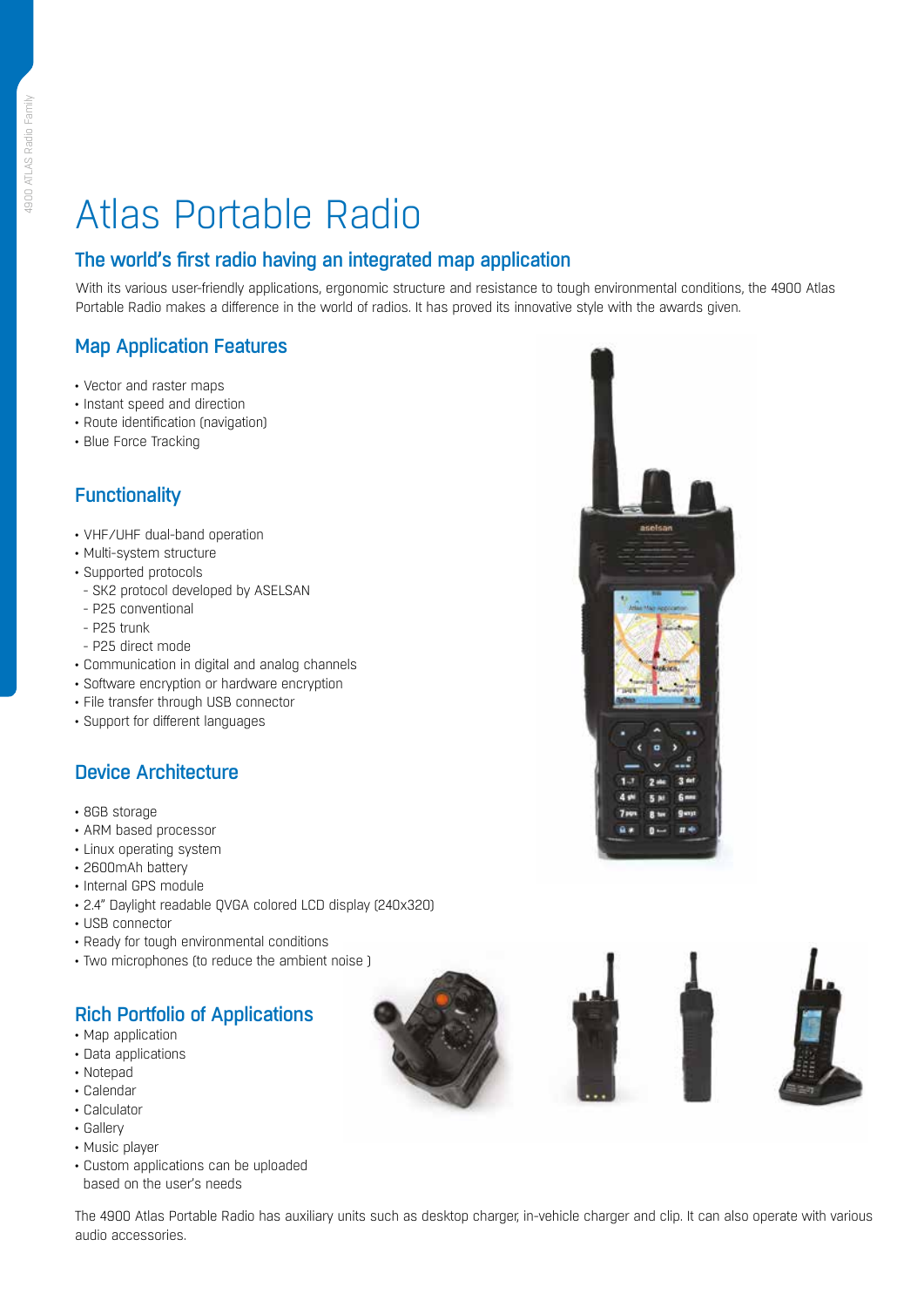| Weight                                            | 490g (including battery) |
|---------------------------------------------------|--------------------------|
| <b>Dimensions</b><br>(excluding bulges and knobs) | 149 x 56 x 37 mm (HxWxD) |
| Dimensions (EIA)                                  | 168x71x46 mm (HxWxD)     |
| Operating Temperature Range                       | -30°C /+60°C             |
| Storage Temperature Range                         | -40°C /+85°C             |
| Power Supply                                      | $7.5 \pm 20\%$ Vdc       |
| Processor                                         | ARM9                     |
| Memory                                            | 8GB                      |
| <b>Operating System</b>                           | Linux                    |
|                                                   |                          |

# Receiver Technical Specifications

| Frequency Range             | 136-174 MHz (VHF)<br>380-470 MHz (UHF)                                    |
|-----------------------------|---------------------------------------------------------------------------|
| Sensitivity                 | $\le$ -119 dBm (VHF)<br>$\le$ -118 dBm (UHF)                              |
| Intermodulation Rejection   | ≥70 dB                                                                    |
| Audio Distortion            | $\leq$ 5% (rated audio power)<br>$\leq$ 5% (17dB below rated audio power) |
| Spurious Response Rejection | $>70$ dB                                                                  |
| <b>Bit Error Ratio</b>      | $\leq 0.01\%$                                                             |
| Hum and Noise Ratio         | $\geq$ 40 dB @25 kHz<br>≥34 dB @12.5 kHz                                  |

# Transmitter Technical Specifications

| Frequency Range           | 136-174 MHz (VHF)<br>380-470 MHz (UHF)                 |
|---------------------------|--------------------------------------------------------|
| <b>Transmission Power</b> | $0.2 - 5W$                                             |
| FM Noise Ratio            | $\geq$ 40 dB $\overline{0}$ 25 kHz<br>≥34 dB@ 12.5 kHz |
| Frequency Accuracy        | $\leq$ 2.5 ppm                                         |

# Battery Features

| Type                   | Li-Ion                           |
|------------------------|----------------------------------|
| Capacity               | 2600 mAh                         |
| Duty Cycle 10-10-80*   | >8 hours                         |
| Duty Cycle 5-5-90*     | $>14$ hours                      |
| Weight                 | 158/179g (Without/with clip)     |
| Dimensions(HxWxD) (mm) | 122x56x19/30 (Without/with clip) |

# **Standards**

IEC 61149 ETSI EN 300 086-2 ETSI EN 300 113-2 ETSI EN 301 489-1,5 ETSI EN 60950 MIL-STD-810C/D/E/F/G R&TTE Directive TIA-102.CAAB-D TIA-603-D

# Functional Properties

#### **Interfaces**

On/Off Button 5 Navigation Keys 12 Alphanumerical Keys Rx/Tx LED 2 Programming Buttons Emergency Button Microphone Push-to-Talk Button

#### **Menus/System Services**

Zone/Channel Selection Channel/Group Scan SMS User and System Profiles Caller ID VOX (Only With Audio Accessories) Integrated Data Applications Group Call Individual Call Status Messages Volume Settings **Settings** Phone Book Data Communication Through PC connection 4900 ATLAS Radio Family

\* : Measured in the digital mode per TIA 603-D under nominal conditions at 5.0W RF output power.

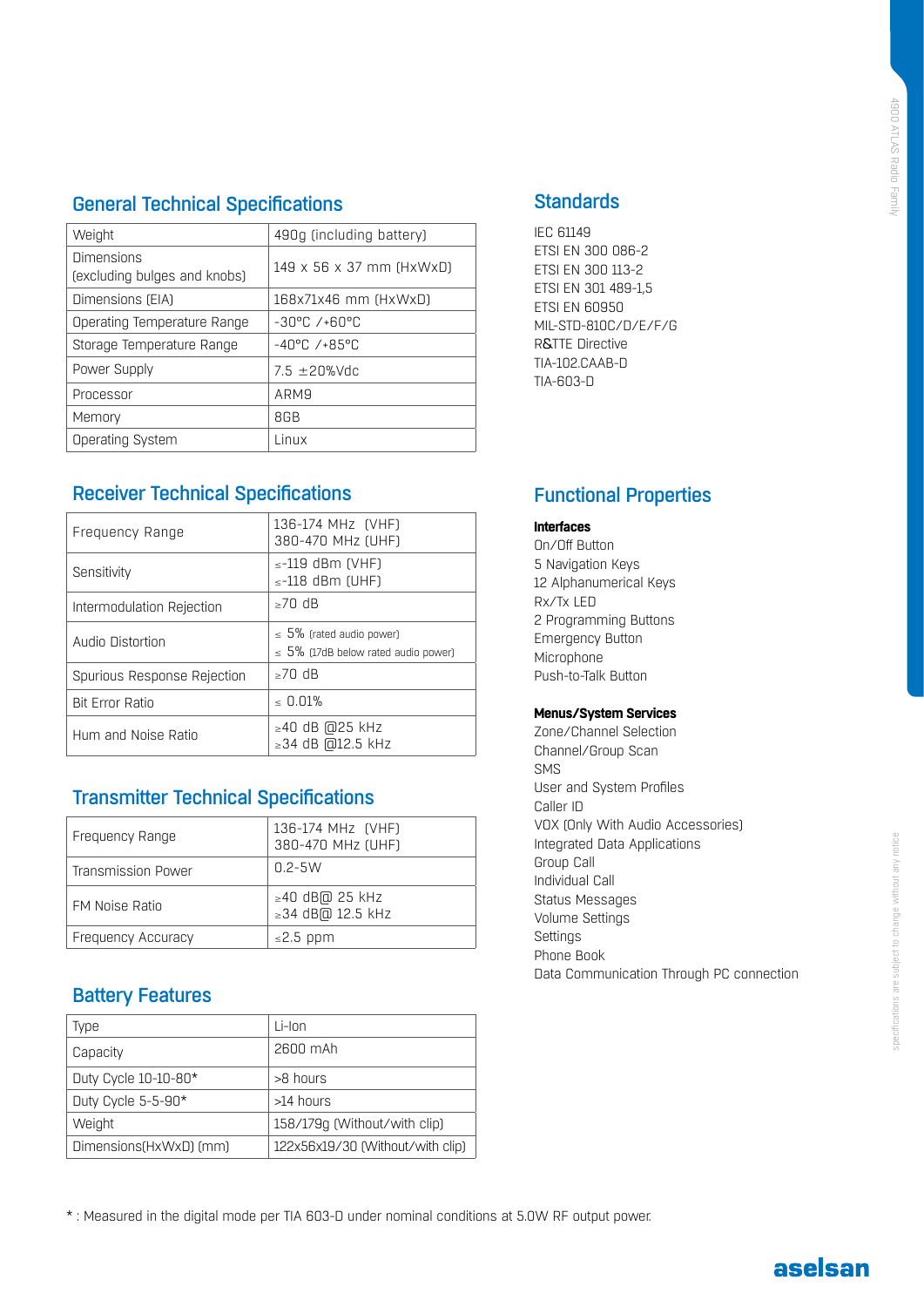# Mobile Radio All-in-one design

The 4900 Atlas Mobile Radio makes a difference with its advanced features and the wide usage scenario it offers in public security communication systems.



# **Functionality**

- VHF/UHF dual-band operation without hardware or software modifications
- Communication continuity in areas not covered by the system through simplex/direct modes of operation
- Supported protocols
- SK2 protocol developed by ASELSAN
- P25 conventional
- P25 trunk
- P25 direct mode
- Communication in digital and analog channels
- Software encryption or hardware encryption
- Transmitting the location information through the system channels or simplex and direct mode channels
- Data communication without a PC, by using the Docking Station and Tablet Control Unit.
- Data communication with a PC.
- Ready for tough environmental conditions

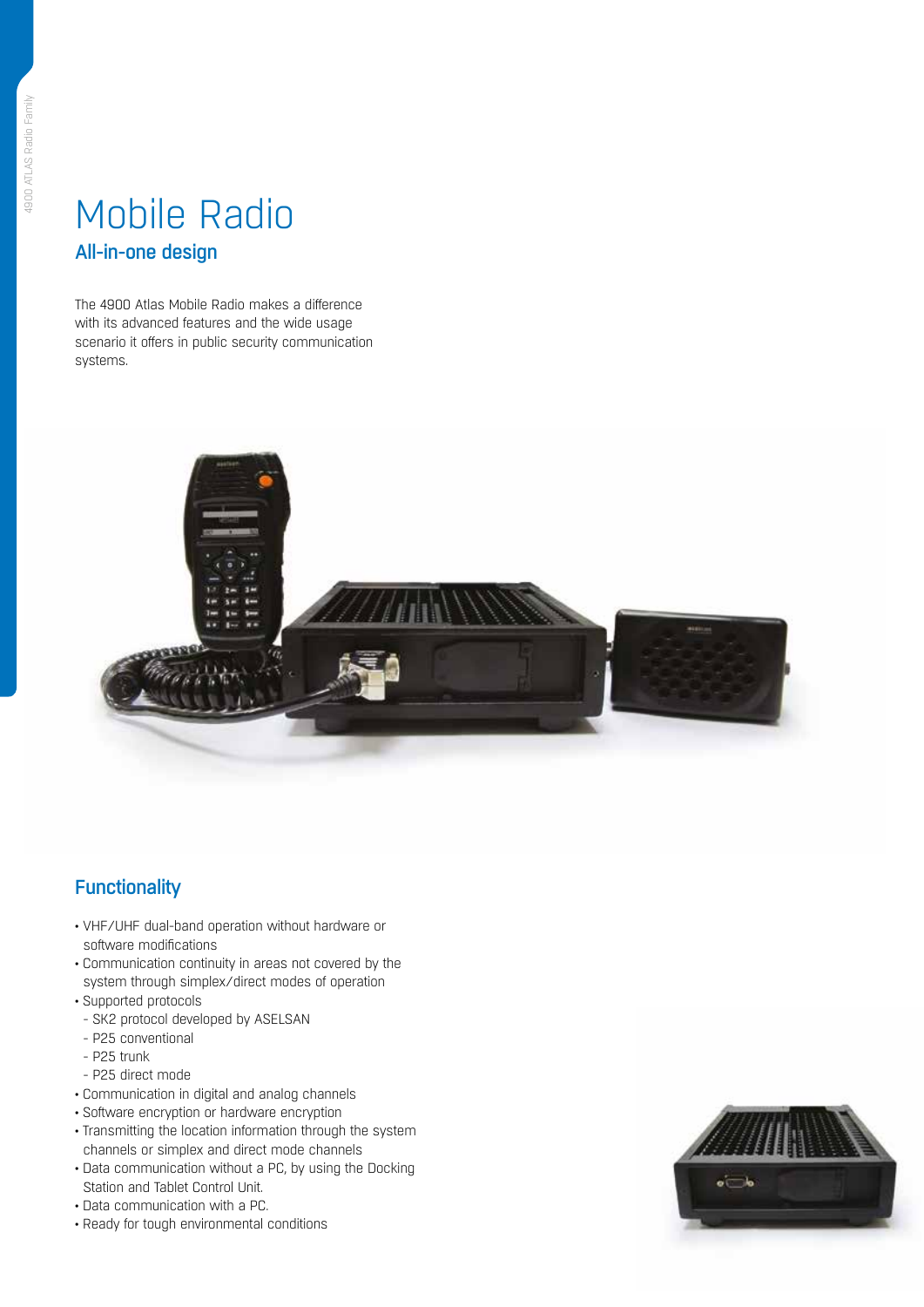### General Technical Specifications

| Weight                      | 2425 g                |
|-----------------------------|-----------------------|
| <b>Dimensions</b>           | 61x177x246 mm (HxWxD) |
| Operating Temperature Range | -30°C /+60°C          |
| Storage Temperature Range   | -40°C /+85°C          |
| Power Supply                | 13.6 ±20%Vdc          |
| Processor                   | ARM9                  |
| <b>Operating System</b>     | l inux                |

# Receiver Technical Specifications

| Frequency Range                             | 136-174 MHz (VHF)<br>380-470 MHz (UHF)                                    |
|---------------------------------------------|---------------------------------------------------------------------------|
| Sensitivity                                 | $\le$ -119 dBm (VHF)<br>$\le$ -118 dBm (UHF)                              |
| Intermodulation Rejection                   | $\geq 75$ dB                                                              |
| Audio Distortion                            | $\leq$ 5% (rated audio power)<br>$\leq$ 5% (17dB below rated audio power) |
| Spurious Response Rejection                 | $>80$ dB                                                                  |
| <b>BER</b>                                  | $\leq 0.01\%$                                                             |
| Stand-by Current-<br>Reception (Rx) Current | ≤500 mA, ≤1.2 A                                                           |
| Hum and Noise Ratio                         | $\geq 40$ dB@25 kHz<br>≥34 dB@12.5 kHz                                    |

# Transmitter Technical Specifications

| Frequency Range                         | 136-174 MHz (VHF)<br>380-470 MHz (UHF)     |
|-----------------------------------------|--------------------------------------------|
| Dual Band Transmission<br>Power Range   | 10-40 W (VHF)<br>10-30 W (UHF)             |
| Single Band Transmission<br>Power Range | 10-90 W (VHF)<br>10-70 W (UHF)             |
| FM Noise Ratio                          | $\geq 40$ dB $[025$ kHz<br>≥34 dB@12.5 kHz |
| Frequency Accuracy                      | ≤0.5 ppm                                   |
| <b>Modulation Fidelity</b>              | $\leq 3\%$                                 |
| Transmission (Tx) Current               | $\leq$ 8.0 A                               |

#### **Standards**

IEC 61149 ETSI EN 300 086-2 ETSI EN 300 113-2 ETSI EN 301 489-1,5 ETSI EN 60950 MIL-STD-810C/D/E/F/G R&TTE Directive TIA-102.CAAB-D TIA-603-D

# Hand-Held Control Unit

| Weight                                    | : 297 q                           |
|-------------------------------------------|-----------------------------------|
| <b>Dimensions</b>                         | $:132\times68\times42$ mm (HxWxD) |
| Operating Temperature Range: -30°C /+60°C |                                   |
| Storage Temperature Range                 | :-40°C /+80°C                     |
| Processor                                 | : ARM Cortex-M4                   |
| Display                                   | $:1.8"$ 64x128 Pixel OLED         |

#### **Interfaces**

On/Off Button 5 Navigation Keys 12 Alphanumerical Keys Rx/Tx LED 2 Programming Buttons Emergency Button Microphone Push-to-Talk Button

#### **Menus/System Services**

Zone/Channel Selection Channel/Group Scan SMS Caller ID Group Call Individual Call Status Messages Volume Settings Settings Phone Book



The Handheld Control Unit having a microphone, a keypad and a display is connected to the radio transceiver. By means of its portable structure, it provides an ease of use similar to the portable radio.

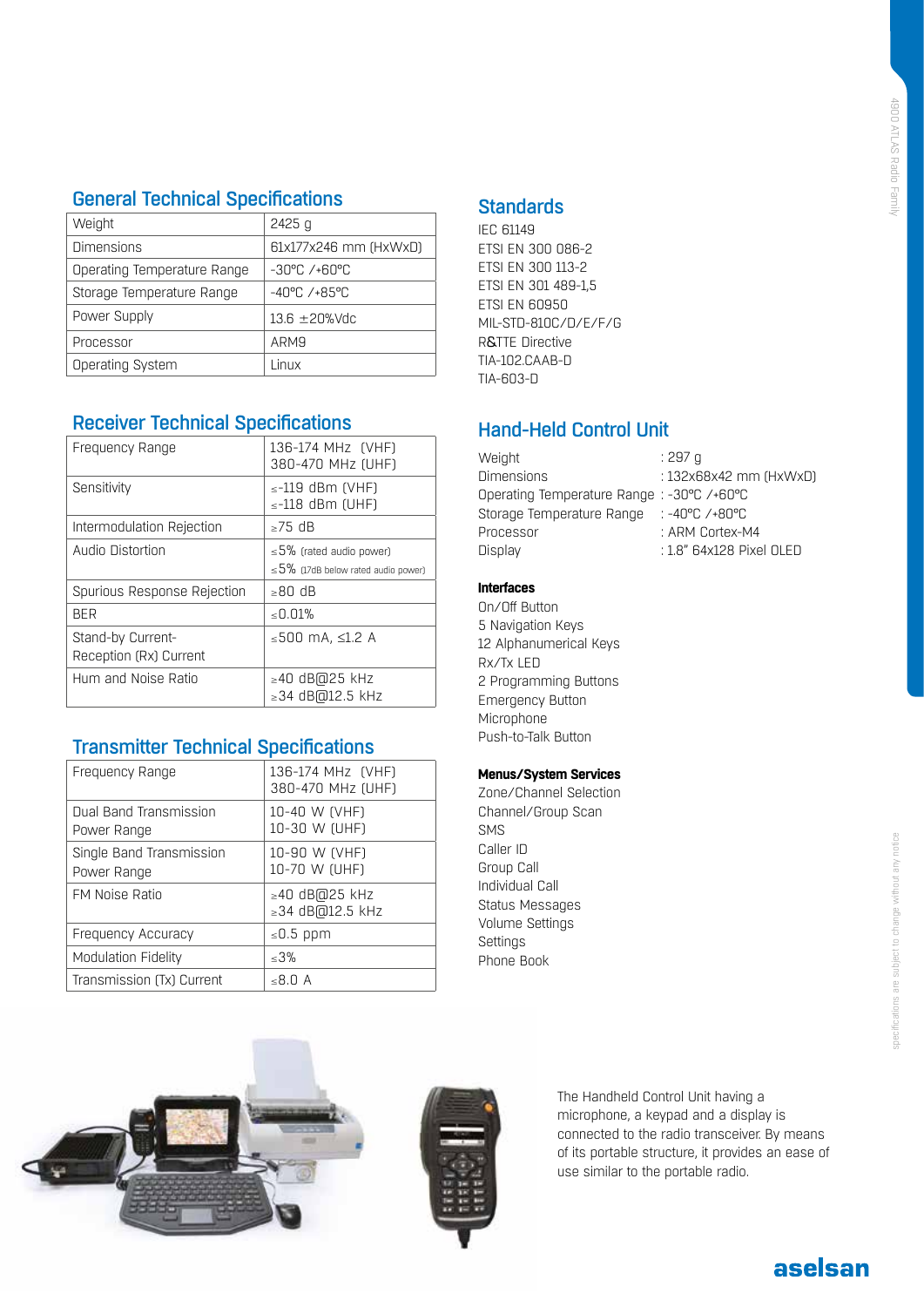# Desktop Radio

# Advanced compact design

### Usage as a desktop or a repeater radio

The 4900 Atlas Desktop Radio is designed for the users in operation centers and call centers of public security communication systems.

#### Device Architecture

- • Reduced weight and dimensions as compared to other desktop radios
- Ready for tough environmental conditions
- The desktop type control unit having a display, an alphanumerical keypad, a push-to-talk (PTT) button, a microphone and a speaker can be mounted separately from the transceiver
- • Can also be used as repeater radio (relay) at fixed and mobile sites just by modifying the software.



# **Functionality**

- • VHF/UHF dual-band operation without hardware or software modifications
- • Communication continuity in areas not covered by the system through simplex/direct modes of operation
- • Supported protocols
- SK2 protocol developed by ASELSAN
- P25 conventional
- P25 trunk
- P25 direct mode
- • Communication in digital and analog channels
- Software encryption or hardware encryption
- Data communication without a PC, by using the Docking Station and Tablet Control Unit
- • Data communication with a PC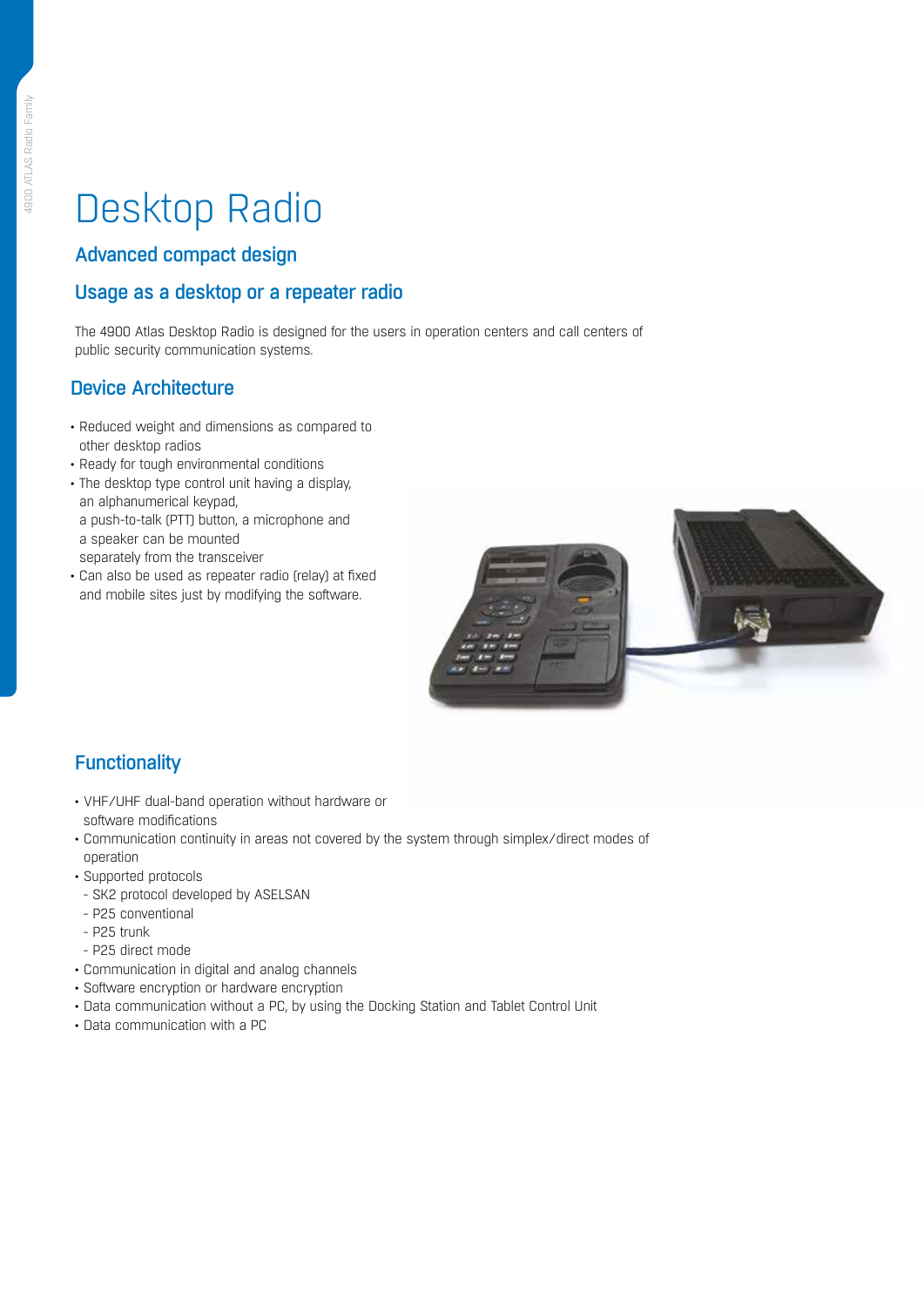### General Technical Specifications

| Weight                      | 2425 g                   |
|-----------------------------|--------------------------|
| Weight (with fan)           | 2495 a                   |
| <b>Dimensions</b>           | 61x 177 x 246 mm (HxWxD) |
| Operating Temperature Range | -30°C /+60°C             |
| Storage Temperature Range   | -40°C /+85°C             |
| Power Supply                | $13.6 \pm 20\%$ Vdc      |
| Processor                   | ARM9                     |
| <b>Operating System</b>     | Linux                    |

# Receiver Technical Specifications

| Frequency Range                            | 136-174 MHz (VHF)<br>380-470 MHz (UHF)                                    |
|--------------------------------------------|---------------------------------------------------------------------------|
| Sensitivity                                | $\le$ -119 dBm (VHF)<br>$\le$ -118 dBm (UHF)                              |
| Intermodulation Rejection                  | $>75$ dB                                                                  |
| Audio Distortion                           | $\leq$ 5% (rated audio power)<br>$\leq$ 5% (17dB below rated audio power) |
| Spurious Response Rejection                | $>80$ dB                                                                  |
| BER                                        | < 0.01%                                                                   |
| Stand-by Current-Reception<br>(Rx) Current | ≤500 mA. ≤1.2 A                                                           |
| Hum and Noise Ratio                        | ≥40 dB@25 kHz<br>$\geq$ 34 dB $\textcircled{12.5}$ kHz                    |

# Transmitter Technical Specifications

| Frequency Range                         | 136-174 MHz (VHF)<br>380-470 MHz (UHF)                |
|-----------------------------------------|-------------------------------------------------------|
| Dual Band Transmission<br>Power Range   | 10-40 W (VHF)<br>10-30 W (UHF)                        |
| Single Band Transmission<br>Power Range | 10-90 W (VHF)<br>10-70 W (UHF)                        |
| <b>FM Noise Ratio</b>                   | $\geq$ 40 dB $\overline{0}$ 25 kHz<br>≥34 dB@12.5 kHz |
| Frequency Accuracy                      | ≤0.5 ppm                                              |
| Modulation Fidelity                     | $\leq 3\%$                                            |
| Transmission (Tx) Current               | $\leq 8.0$ A                                          |

### **Standards**

IEC 61149 ETSI EN 300 086-2 ETSI EN 300 113-2 ETSI EN 301 489-1,5 ETSI EN 60950 MIL-STD-810C/D/E/F/G R&TTE Directive TIA-102.CAAB-D TIA-603-D

# Desktop Control Unit

| Weight                                    | : 600 a                   |
|-------------------------------------------|---------------------------|
| <b>Dimensions</b>                         | : 65x162x188 mm (HxWxD)   |
| Operating Temperature Range: -30°C /+60°C |                           |
| Storage Temperature Range : -40°C /+80°C  |                           |
| Processor                                 | : ARM Cortex-M4           |
| Display                                   | $:1.8"$ 64x128 Pixel OLED |
|                                           |                           |

#### **Interfaces**

On/Off Button 5 Navigation Keys 12 Alphanumerical Keys Rx/Tx LED 2 Programming Buttons Emergency Button Microphone Push-to-Talk Button

#### **Menus/System Services**

Zone/Channel Selection Channel/Group Scan SMS Caller ID Group Call Individual Call Status Messages Volume Settings Settings Phone Book

The Desktop Control Unit having a microphone, an alphanumeric keypad and a display provides an ease of use for the users in charge at public security communication centers.







# aselsan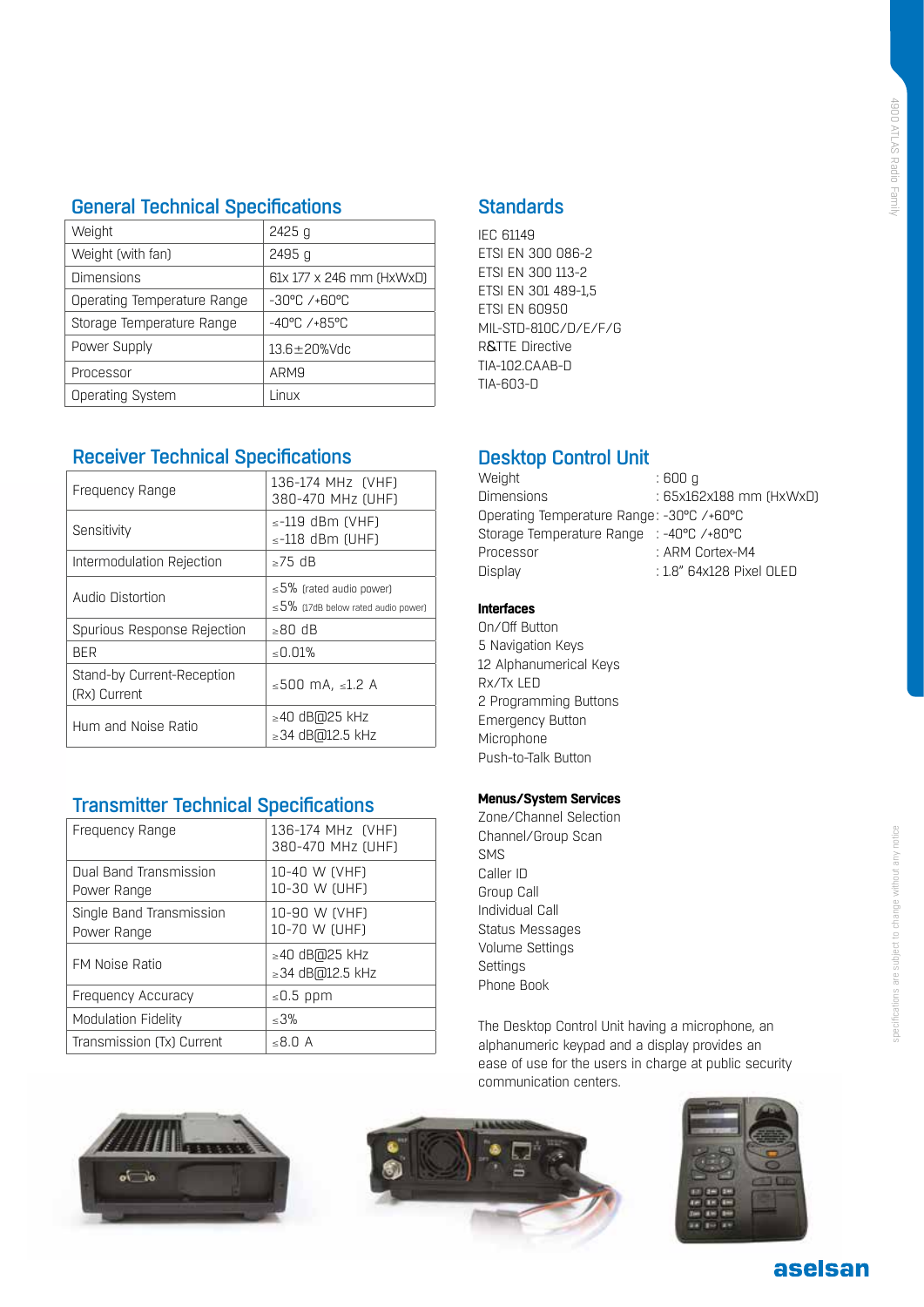# Portable Radio and Tablet Control Unit Applications

#### **The applications enriching the 4900 Atlas Radio Family**

#### Map Application\*

Thanks to the features of map application designed by Aselsan such as monitoring POI's, defining routes and target points, users having critical responsibilities such as operation, search and rescue at urban and rural areas can accomplish their missions more quickly and with a complete success.

- Supports vector maps. Shows population centers, streets and main roads.
- Supports raster maps. Shows landforms such as sea, mountains and deserts.
- • Displays points of interest (POI) such as hospitals, schools, and other governmental institutions.
- Other significant points can be defined by the user.
- Routes with up to 20 stops can be created.
- • Route description for reaching the desired destination with current location and speed is monitored.
- Satellite signals monitored in real time and location data saved periodically.
- • Capable of performing navigation.
- • Supports decimal degree, degree-minute-second, UTM and MGRS coordinate systems. A defined location with one of these coordinate systems can be converted into other ones both in WGS84 and ED50 datums.

# Blue Force Tracking Service\*

• The locations of GPS-equipped radios can be tracked using softwares running on a PC directly connected to the system at the center or a PC connected to the radio or even directly on the radio through the map application by the authorized users. This feature can be used to provide the coordination between the personnel and patrols in the field.

• In wide area system (network) mode, locations of 10 different GPS-equipped radios can be monitored on the radio display simultaneously. Their coordinates are updated automatically and periodically through the system. This service can also be used in simplex and direct mode channels (depending on the user requirements and with a limited scenario).





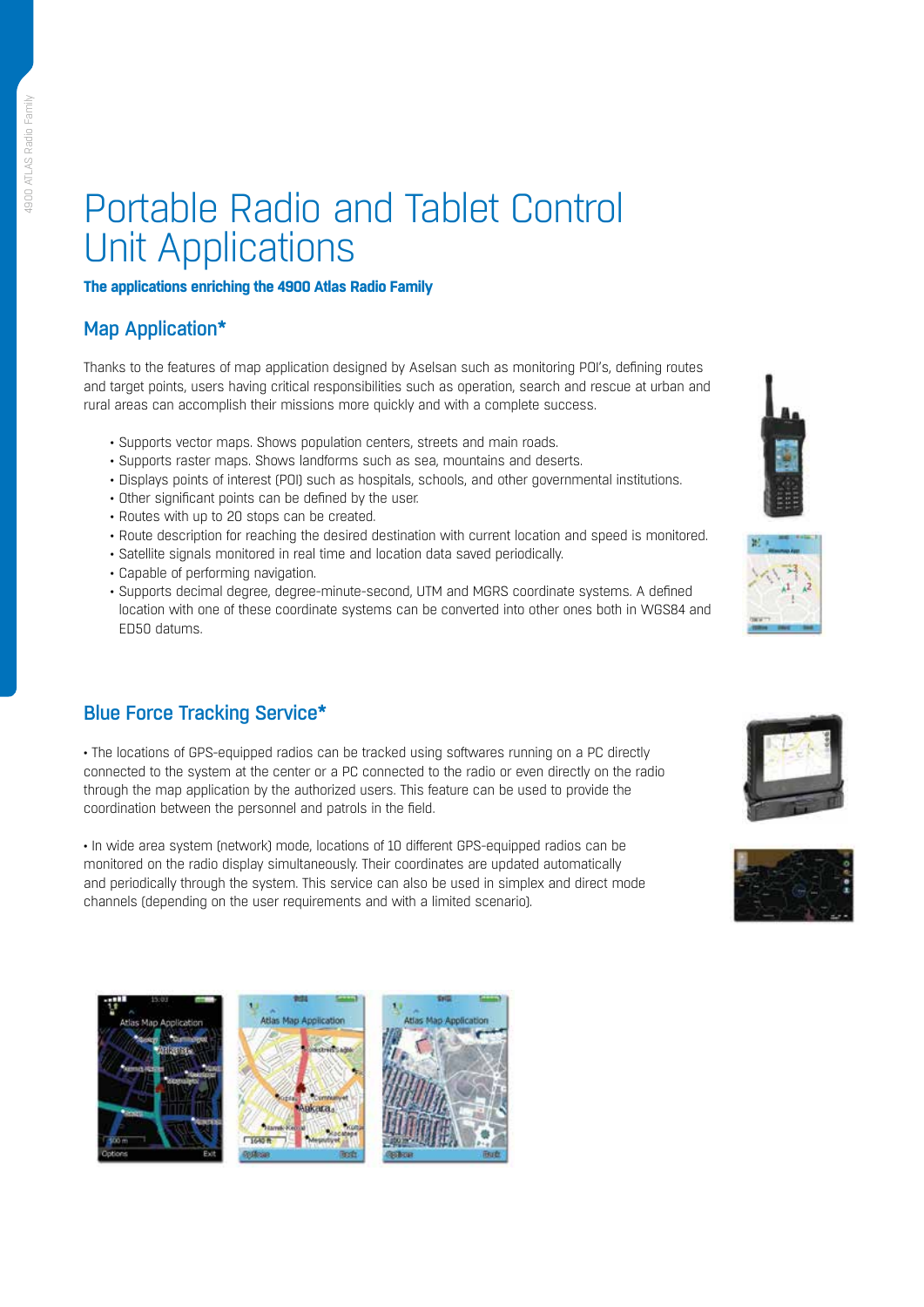# Messaging Application+

- Sends messages to both PC users in the system and other 4900 Mobile Radio users without requiring a PC
- Image and office files can be attached and sent
- • Sends messages in a predefined format.
- • Text may either be entered through a software-based keyboard on the display or a keyboard connected to the device.



### Query Application\*

• Users at their place of duty can query the information in databases used by the organizations at the center without requiring a PC connection thanks to the query application.

#### Gallery\*

• Displays drawings and photos uploaded to the devices.

#### Music Player\*

• Plays audio files such as anthems and voice records uploaded to the devices.

#### Notepad\*

• Can be used for taking and displaying notes.

#### Calendar\*

• Users can display the day, month and year information by means of the calendar on the device.

#### Calculator\*

• Users can make calculations through the calculator on the device.

#### Professional Navigation Application+

• In addition to the map application, a professional navigation application can be used to perform address search more quickly with visual and audio directives.

#### Office Application+

• It can be used for creating and displaying txt, pdf, doc, docx, xls, xlsx, ppt and pptx extended office documents.

#### Printer Application+

• It can be used for taking the printout of an office or image file in the Tablet Control Unit via a printer connected to the Docking Station. It supports both dot-matrix and laser printers.

Applications developed for the Linux operating system run on the 4900 Atlas Portable Radios, while applications developed for the Android operating system run on the Tablet Control Unit used with the 4900 Atlas Mobile Radios. The use of Linux and Android operating systems offers a framework which supports new applications to be developed in addition to the existing applications.

- \* The application can be run both in the 4900 Atlas Portable Radio and Tablet Control Unit.
- + The application is only supported in the Tablet Control Unit